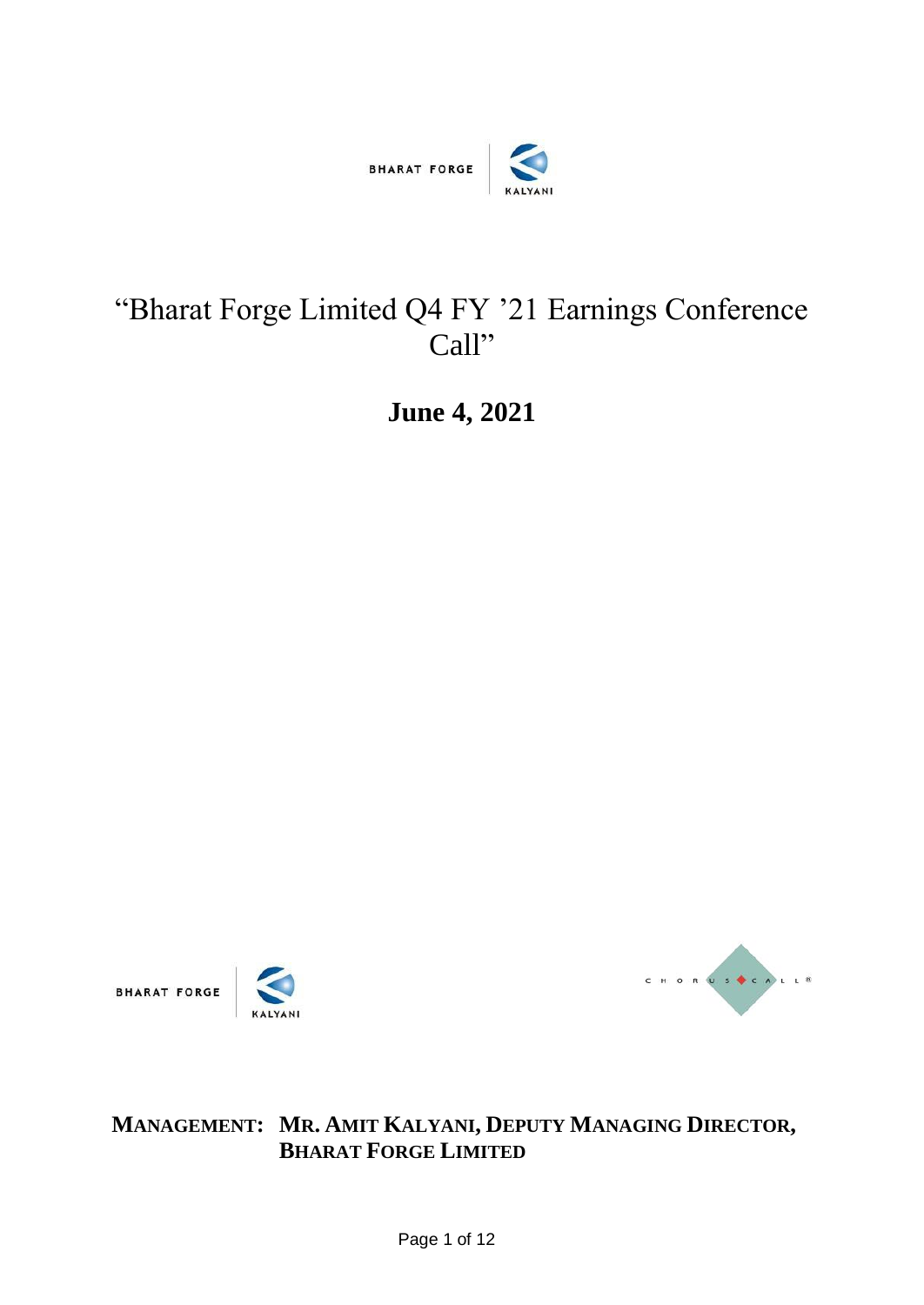

**Moderator:** Ladies and Gentlemen, Good Day and Welcome to Bharat Forge Limited Q4 FY '21 Earnings Conference Call. As a reminder, all participants' lines will be in the listen-only mode, and there will be an opportunity for you to ask questions after the presentation concludes. Should you need assistance during the conference call, please signal an operator by pressing '\*' and then '0' on your touchtone phone. Please note that this conference is being recorded. I now hand the conference over to Mr. Amit Kalyani. Thank you and over to you, Sir.

Amit Kalyani: Good Afternoon everyone and thank you for joining our end of year results call. I hope everyone is doing well and I am sure this has been a difficult time for everyone, I am confident we will get through it. Coming to the business on hand, as usual I have members of our finance and investors relations team with me. We have had a fairly decent end to the year which was a very trying and difficult year for all of us. All segments of export including oil and gas started seeing very good growth. Q4 witnessed a 42% growth in exports driven by 90% growth in the industrials business. Passenger car exports hit an all-time high of 164 crores. Cost pressures are quite high on raw materials and especially on logistics. Logistics cost have increased by three to four times over normal times and despite these pressures, we have been able to expand EBITDA margin by about 300 basis points. We continue to have a strong balance sheet, we have sufficient liquidity, and our return ratios will also improve as the utilization picks up. Domestic auto sector revenue was also seeing a strong rebound but unfortunately as the second wave hit and the subsequent lockdown, the sale numbers show what has been the impact and we believe that it will take at least all of Quarter-1 and possibly little bit of Quarter-2 to get back to normalcy.

> The domestic industrial sector is also an area of deep focus and I think a great opportunity, so we have acquired Sanghvi Forging based in Baroda under the IBC process and we are in the process of implementing the plan. We believe that we are getting great assets at a reasonable price, and this will allow us to grow our domestic industrial business especially in the areas of energy including renewable which is wind energy, hydro energy, and other allied sectors including mining metals in the near future and this will be a substantial addition. In fact their press capacity is very similar to the press that we set up, our HDF2 press in 2008. In terms of exports, all our segments are doing fairly well and increasingly getting stronger and stronger and we are starting to see demand come back from oil and gas as well. We are constantly working on derisking our export in industrial business. Our e-mobility business has now been spun off into a separate subsidiary which is called Kalyani Powertrain Limited and all our investments and holdings and business in this sphere come under this, so that it will allow us to have the right leadership, the right focus, and potentially also the right monetization strategy as we move ahead. Kalyani Strategic Systems has now become 100% subsidiary of Bharat Forge pending the approval of the transaction from the Ministry of Home Affairs.

> I also want to apprise you that we have received from the Government of India an order for the development and supply of certain components and products at short notice and we expect that this will be completed by second/third quarter of '20-21. We are seeing on a secular basis substantial growth opportunities in e-mobility and in defense and we are now looking at building a new mega site or let us say two sites in close proximity to us and to each other for these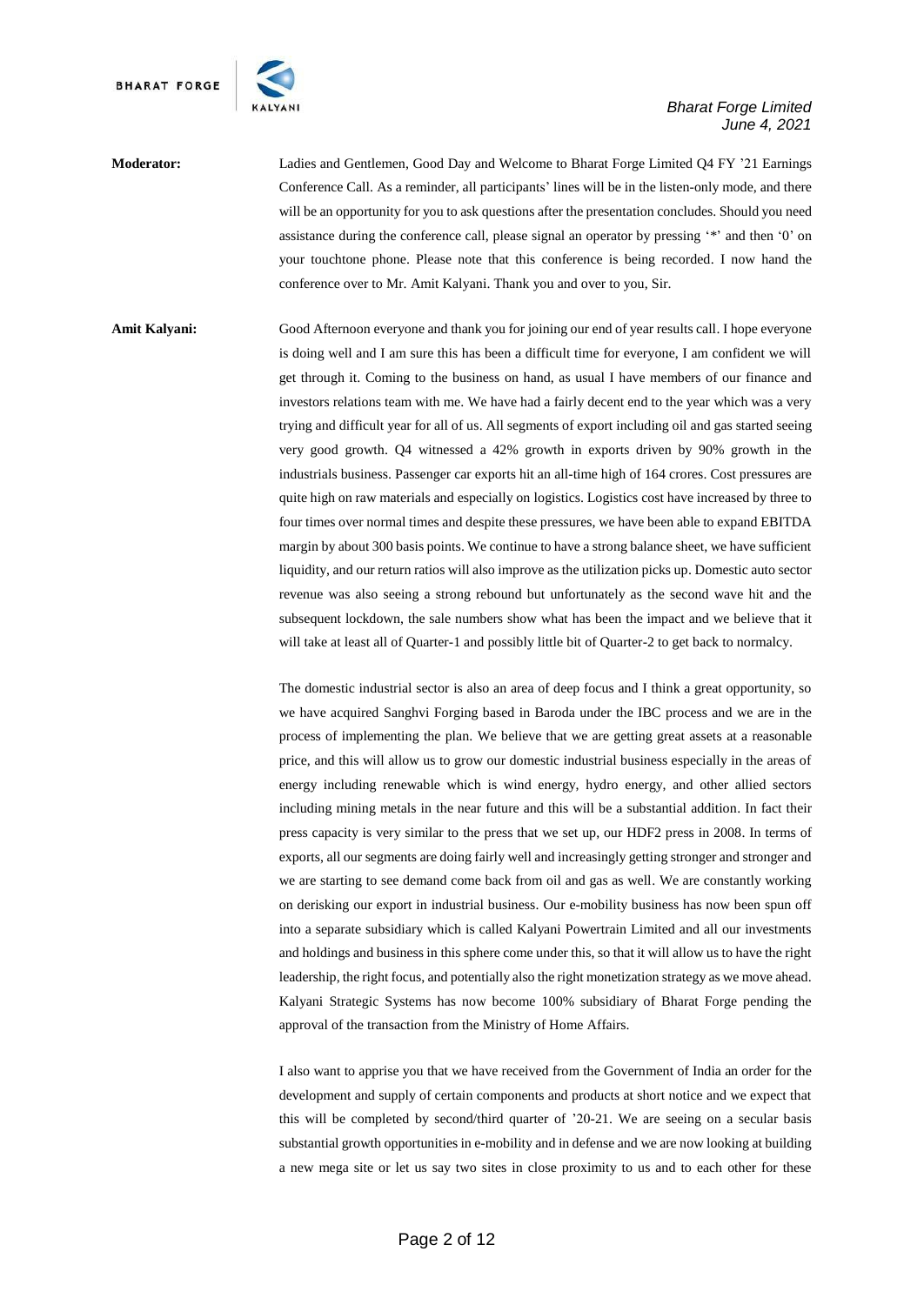

businesses, especially for defense we have to go into an area which is separate from this plant because there are very stringent rules regarding locational security and security infrastructure, and for e-mobility we need to have also a supplier parts and allied services around it, so we are looking at acquiring a parcel of land of approximately 70 hectares in the Khed Industrial part which is a joint venture between the Kalyani Group and MIDC, it is a MIDC-approved facility. It is high quality infrastructure with many manufacturing and other companies, and as I mentioned roughly up to 70 hectares, which is about 175 acres in two or more parcels of land and the total land acquisition cost if we acquire all 175 acres will be roughly up to 240 crores. This addresses our need of large parcel of land close to Pune and in the proximity of manpower of Chakan, Talegaon, and such industrial areas and this is going to happen over the next two to three years, it is not all going to happen at one shot.

I am very happy to report that our overseas operations are now finally operating at a very good level and increasing their numbers quarter-on-quarter. Prior to the pandemic, we had initiated a major cost optimization and rationalization strategy for our operations. We are now seeing sustained quarter over quarter improvement in the operations from an average quarterly EBITDA of about 5% in '18-19. The operations have achieved an EBITDA of 10% in second half of CY '20 and we are seeing a continuation in improvement in this performance in CY '21 also. The CAPEX cycle for aluminum forgings also will be completed this year and the aluminum forging facility in North Carolina will start in the end of '21, and it will focus on sustaining and improving this performance going ahead. If we look at our key financial parameters as I mentioned our balance sheet we have almost 2650 crores of cash on the balance sheet, our net debt equity position is 0.16 and long-term debt equity on a net basis is negative, balance sheet is strong. A return on capital employed metrics, our goal is to get to 20% and we are confident that by the end of this year we will get quite close to that number and keep on improving. We see some opportunities in the immediate term for growth and we will pursue those, and we will keep you updated on what is our strategy for growing our automotive vertical, the industrial vertical, the defense vertical, and our EV and light weighting vertical as this year progresses and we overcome all the current COVID-related issues that we have.

Our light weighting vertical is the plant in Nellore and the two aluminum forging facilities that we have, one in Germany and one in the US and these are going to become big growth drivers for us. We believe that in the medium term these are going to be the biggest opportunities for growth, and we are in fact seeing more demand than what capacities we have. We will first start product development for new customers and then look at adding capacities as and when needed, so I really have nothing else to say and I am happy to take your questions and look forward to interacting with you. Thank you very much.

**Moderator:** Thank you very much. We will now begin the question and answer session. The first question is from the line of Kapil Singh from Nomura Securities. Please go ahead.

**Kapil Singh:** Congratulations on a great performance, I will start with exports, we have seen pretty strong ramp up growth in CVs and PVs during the quarter, so could you talk us through whether current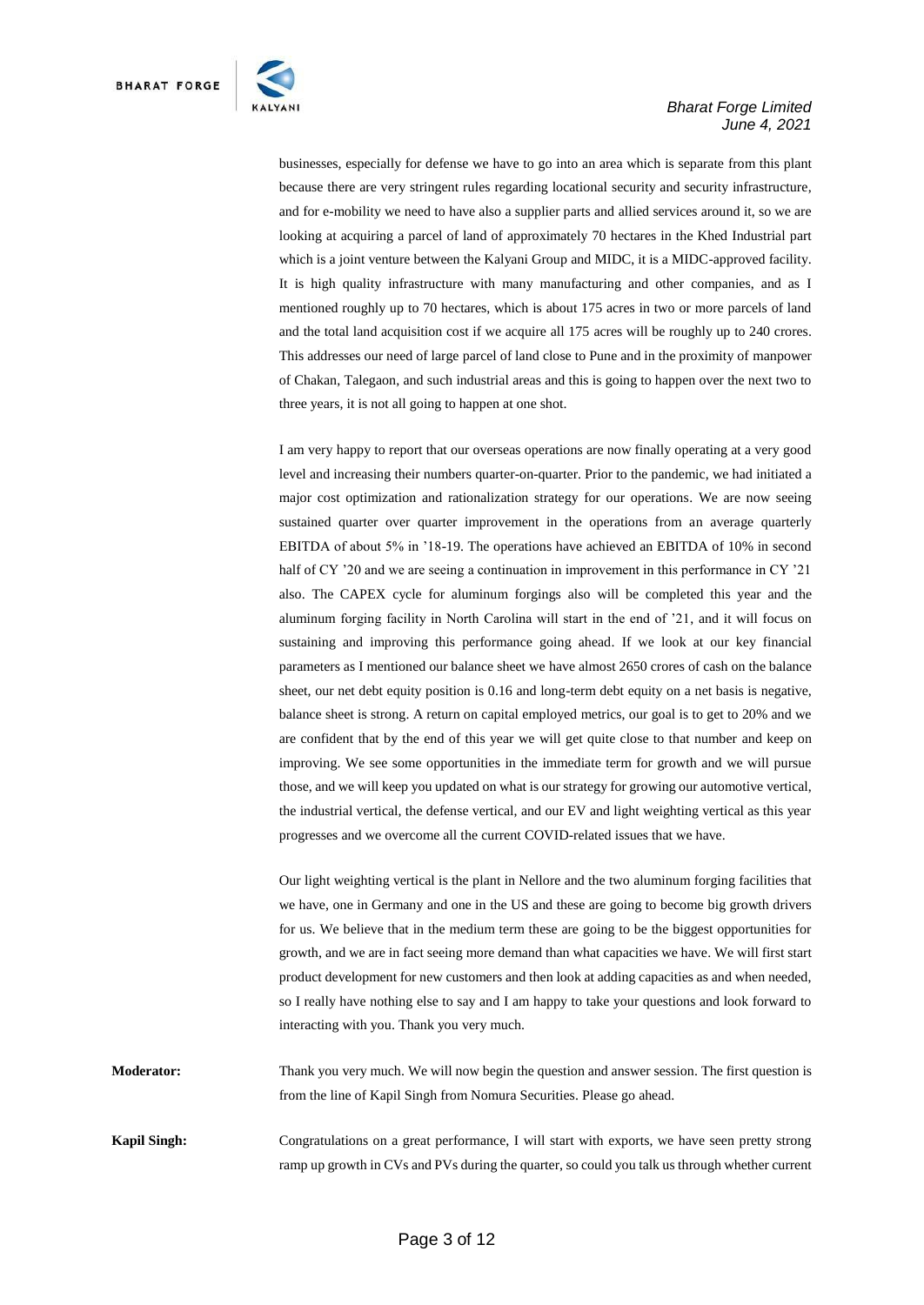

revenues which we are seeing in CVs for example 400 crores of quarterly run rate, is this base revenue and on top of this we should be building growth? Also if you can just comment on the fact that production that we saw for the March quarter for US Class-8 was not very different from the preceding quarter in December, so what is really happening here and are there any supply constraints that the truck makers are facing currently because of which production is impacted? Similarly for PVs does 160 crores a quarter form of base from those that will be my first question?

- Amit Kalyani: Kapil thank you for your compliments and honestly your questions are very bang on. The CV production in the US and Europe is hampered by the chip availability. What some other companies are doing is for a limited number, they are building trucks up to the electronics portion and then they will separately put in the electronics portions where and when possible, but obviously you cannot build any number of trucks and keep them in storage like that, so let us say that truck production is slightly higher than sales, but definitely there is an impact and we are now working with our customers and with certain financial agencies to understand what is going to be the impact of this huge 6 trillion stimulus bill in the US which is largely going to be focused on infrastructure and its impact on transportation sector over the next two to three years, and to work out from that what is going to be the growth driver for us. All our customers feel that this is going to be one of the biggest opportunities both for commercial vehicles and even pickup trucks and other construction and mining-related equipment's, so we see a pretty good positive outlook going forward. I think you have to give us some time, ones the chip storage, I think it will get over in two months by that time we have our next interaction in August, I think we should be having more clarity.
- **Kapil Singh:** Sir, you talked about some new orders from the Government of India, so can you just indicate what area is this and what is the order size here?
- Amit Kalyani: It is a non-automotive business in a completely new area for us. We are converting one of our manufacturing facilities to manufacture this and in like literally in three weeks we are developing a product, and hopefully in less than a month we will have it approved and start supplying, I do not want to talk more because there is a confidentiality agreement, but since it is a matter of substantial interest, we have to disclose it.
- **Kapil Singh:** One question on the profitability, we have seen a pretty strong improvement, but I just wanted to check when I look at Bharat Forge International plus Bharat Forge it seems to me that EBITDA is around 290 crores, so am I calculating this right and what is the reason that there is a difference between standalone EBITDA and the BFL plus BFIL EBITDA of about 40 crores?
- **Management:** Yeah, this is mainly because of the stock increase and the profit which gets eliminated when we consolidate because since the exports are rising from a quarterly run rate of about \$ 40 million we are now almost at 100 million, so the inventory portion is increasing, so that is the profit elimination on that.

**Kapil Singh:** Okay, so ideally we should look at BFL plus BFIL as the overall profitability of the business?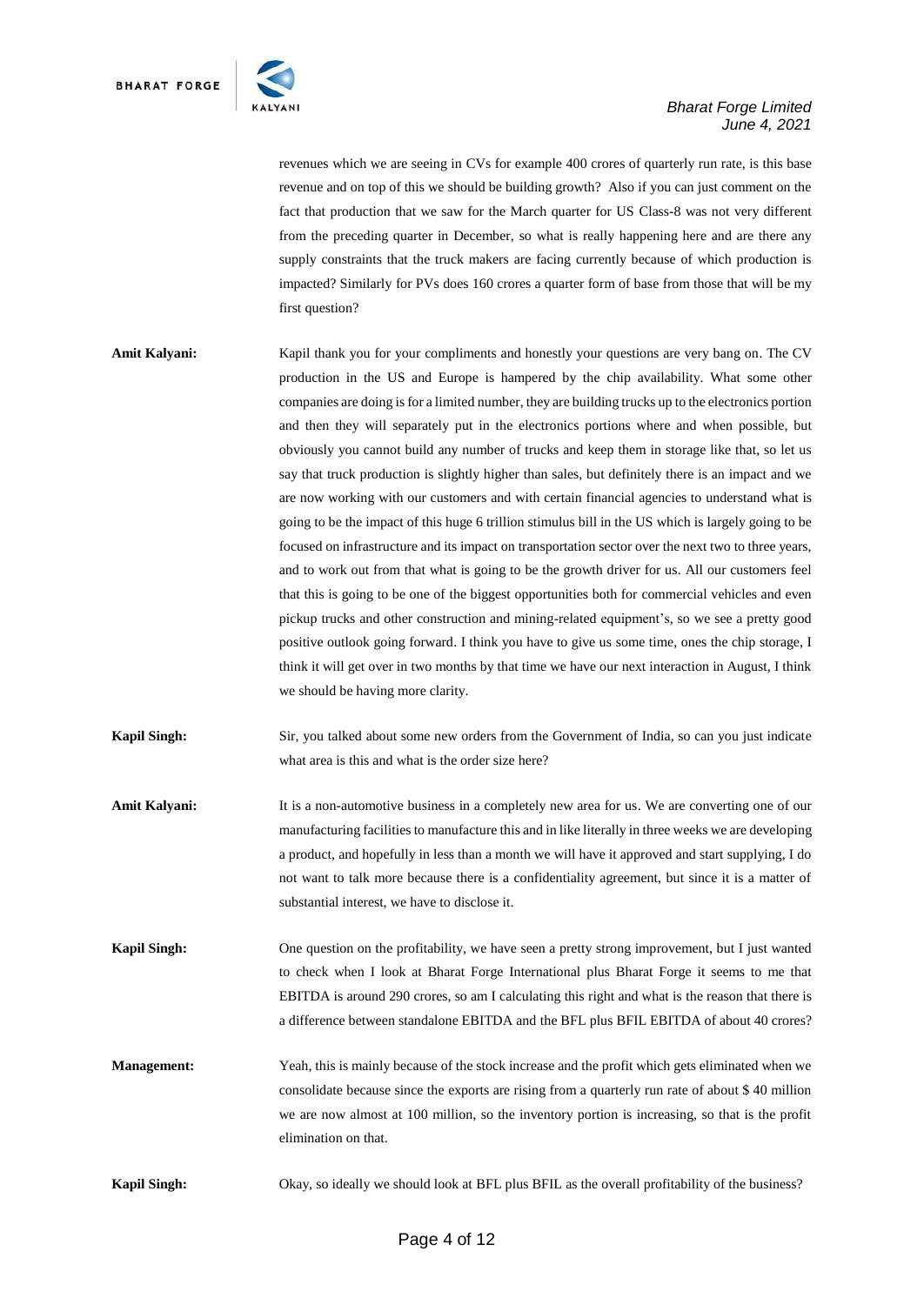

| Amit Kalyani:        | On a constant stock basis you should take, it but when you are ramping up there is a stock<br>increase, it is not going to happen every quarter.                                                                                                                                                                                                                                                                                                                                                                                                                                                                                                                                                                   |
|----------------------|--------------------------------------------------------------------------------------------------------------------------------------------------------------------------------------------------------------------------------------------------------------------------------------------------------------------------------------------------------------------------------------------------------------------------------------------------------------------------------------------------------------------------------------------------------------------------------------------------------------------------------------------------------------------------------------------------------------------|
| <b>Moderator:</b>    | Thank you. The next question is from the line of Ronak Sarda from Systematix Shares & Stocks.<br>Please go ahead.                                                                                                                                                                                                                                                                                                                                                                                                                                                                                                                                                                                                  |
| <b>Ronak Sarda:</b>  | Congrats on great set of numbers, Amit my question is firstly can you highlight what was the<br>Q4 utilization and how do you look at utilization, do you look at from product segments or do<br>you look it from a domestic versus exports?                                                                                                                                                                                                                                                                                                                                                                                                                                                                       |
| Amit Kalyani:        | Our utilization would be about 65% on an aggregate basis, certain areas lower, certain areas<br>slightly higher, but I do not look at it from domestic versus exports or anything, but all I will say<br>is that with our existing capacities I think we can very closely get to about 2000 crores a quarter<br>in terms of run rate. Also please remember that in the worst quarter of the year, we had sales of<br>just about 400 odd crores, and we had a positive EBITDA, so if you see 400 going to 2000 it<br>should give you the sense of kind of operating leverage we should be able to get.                                                                                                              |
| <b>Ronak Sarda:</b>  | The second question is on KSFL now that we will be owning 100% directly from Bharat Forge,<br>so first could you just recap what are the operating arms, what kind of orders do we have in<br>KSFL?                                                                                                                                                                                                                                                                                                                                                                                                                                                                                                                |
| Amit Kalyani:        | KSFL has several joint ventures and certain subsidiaries. Subsidiaries analogic, then we have an<br>embedded system subsidiary in Bangalore, and we have joint venture such as the Kalyani Rafale<br>which makes missiles and then we have other joint working programs that we work on.                                                                                                                                                                                                                                                                                                                                                                                                                           |
| <b>Ronak Sarda:</b>  | The Kalyani Rafale is the one where we have a substantial order, how close is that to production<br>or procurement?                                                                                                                                                                                                                                                                                                                                                                                                                                                                                                                                                                                                |
| <b>Amit Kalyani:</b> | What has happened is all defense orders which was supposed to happen in this period of time<br>nothing has happened purely because of the whole COVID-related matters and money being<br>spent on COVID related matters and even resources, I mean you must have seen that DRDO has<br>been involved in developing all kinds of things right from oxygen plants to vaccines and<br>hospitals and things like that, so I think the whole country is basically struggling to get all the<br>resources that is has to work on COVID-related matters, so unfortunately orders and any of that<br>stuff only emergency orders and emergency procurement has taken place, no large long-term<br>orders have taken place. |
| <b>Ronak Sarda:</b>  | The other question I had was the follow up on the North America steel production like you<br>highlighted maybe the production numbers are lower than what kind of inventory they are<br>building up, so could you highlight and what is the kind of run rate we have seen in Q4?                                                                                                                                                                                                                                                                                                                                                                                                                                   |
| <b>Amit Kalyani:</b> | All I can tell you is that our sales represent the order EDIs that we get from our customers, so I<br>do not have more information than that right now, but all I will tell you is that they all expect<br>continued and sustained demand and business and I think order intakes are spiking as we speak.                                                                                                                                                                                                                                                                                                                                                                                                          |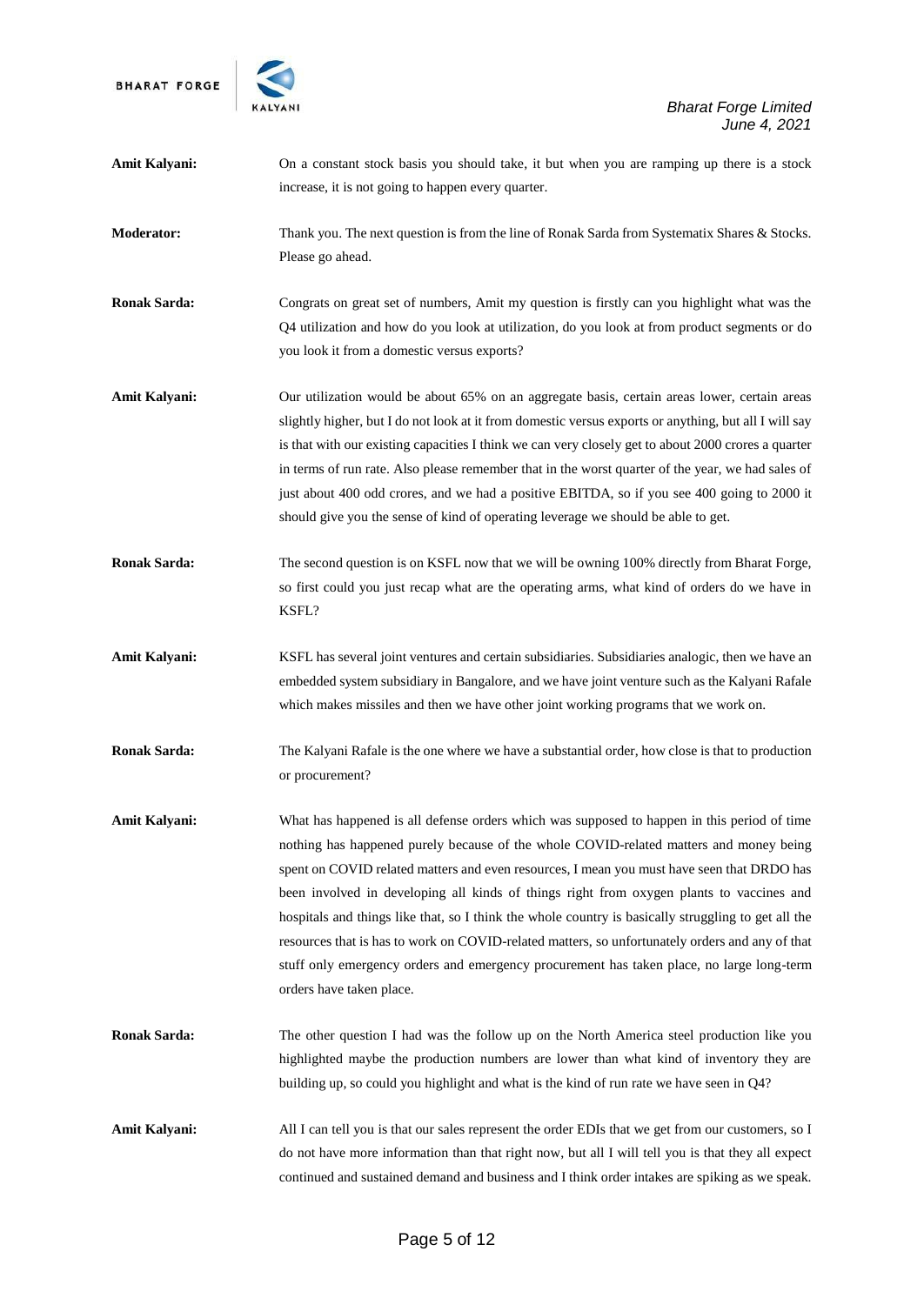

*Bharat Forge Limited June 4, 2021*

| <b>Ronak Sarda:</b>      | The final question is on the second list of indigenous production by the Ministry of Defense?                                                                                                                                                                                                                                                                                             |
|--------------------------|-------------------------------------------------------------------------------------------------------------------------------------------------------------------------------------------------------------------------------------------------------------------------------------------------------------------------------------------------------------------------------------------|
| <b>Amit Kalyani:</b>     | I know my father has already commented on that, I do not think there is any need for each<br>member of us to comment on it, I think it is a good step, I think it basically reaffirms the<br>Government views that they want to indigenize manufacturing of defense and we Welcome it,<br>and we have a lot of play in this.                                                              |
| <b>Moderator:</b>        | Thank you. The next question is from the line of Basudeb Banerjee from Ambit Capital Private<br>Limited. Please go ahead.                                                                                                                                                                                                                                                                 |
| <b>Basudeb Banerjee:</b> | Thanks for taking my question, good set of numbers, just had few queries one is if I look at<br>inventory number, deals have moved up so much compared to last year closing, so is it just a<br>year end adjustment or something structural has seen there?                                                                                                                               |
| <b>Management:</b>       | This is basically increase in activity levels and plus the impact of inflation, the raw material<br>prices have gone up, so there is an inflation impact on the cost.                                                                                                                                                                                                                     |
| <b>Basudeb Banerjee:</b> | Second thing to Amit Sir as discussed last quarter also that we saw a remarkable performance<br>for the European entities, margin moved up to 9% this quarter, reported number is double digit,<br>so how should one look at from a two to three year perspective what is the leg room for that to<br>move on?                                                                            |
| <b>Amit Kalyani:</b>     | We expect the full year to be a double-digit performance and we expect every year this to<br>improve slightly at least till we get to about 12%.                                                                                                                                                                                                                                          |
| <b>Basudeb Banerjee:</b> | That is great and last question Sir after many months of remarkable numbers from US last week<br>order book addition, suddenly there was a blip this month and as we discussed in the previous<br>questions regarding production and order book mismatch, so how should one look at the sudden<br>decline in the order book this month, is it clearly because of near term supply issues? |
| <b>Amit Kalyani:</b>     | It is all supply issues and basically please understand the spending on the fiscal stimulus is going<br>to take place in the next five years in the US is going to create tremendous demand and this is<br>what all our customers are telling us.                                                                                                                                         |
| <b>Moderator:</b>        | Thank you. The next question is from the line of Aditya Makharia from HDFC Securities. Please<br>go ahead.                                                                                                                                                                                                                                                                                |
| Aditya Makharia:         | Amit congrats on announcing that you are putting up a site separately for defense, can you I<br>think after a five or seven years this is the first time you are actually speaking of capacity<br>specifically for this segment, so just wanted to know what is your thought process here, any<br>numbers you could give us as to how you are seeing the big picture play out?            |
| Amit Kalyani:            | Let me tell you we are going to set up facilities for three products here, one is going to be<br>specialty vehicles, second is going to be certain systems and aggregates that go into variety of                                                                                                                                                                                         |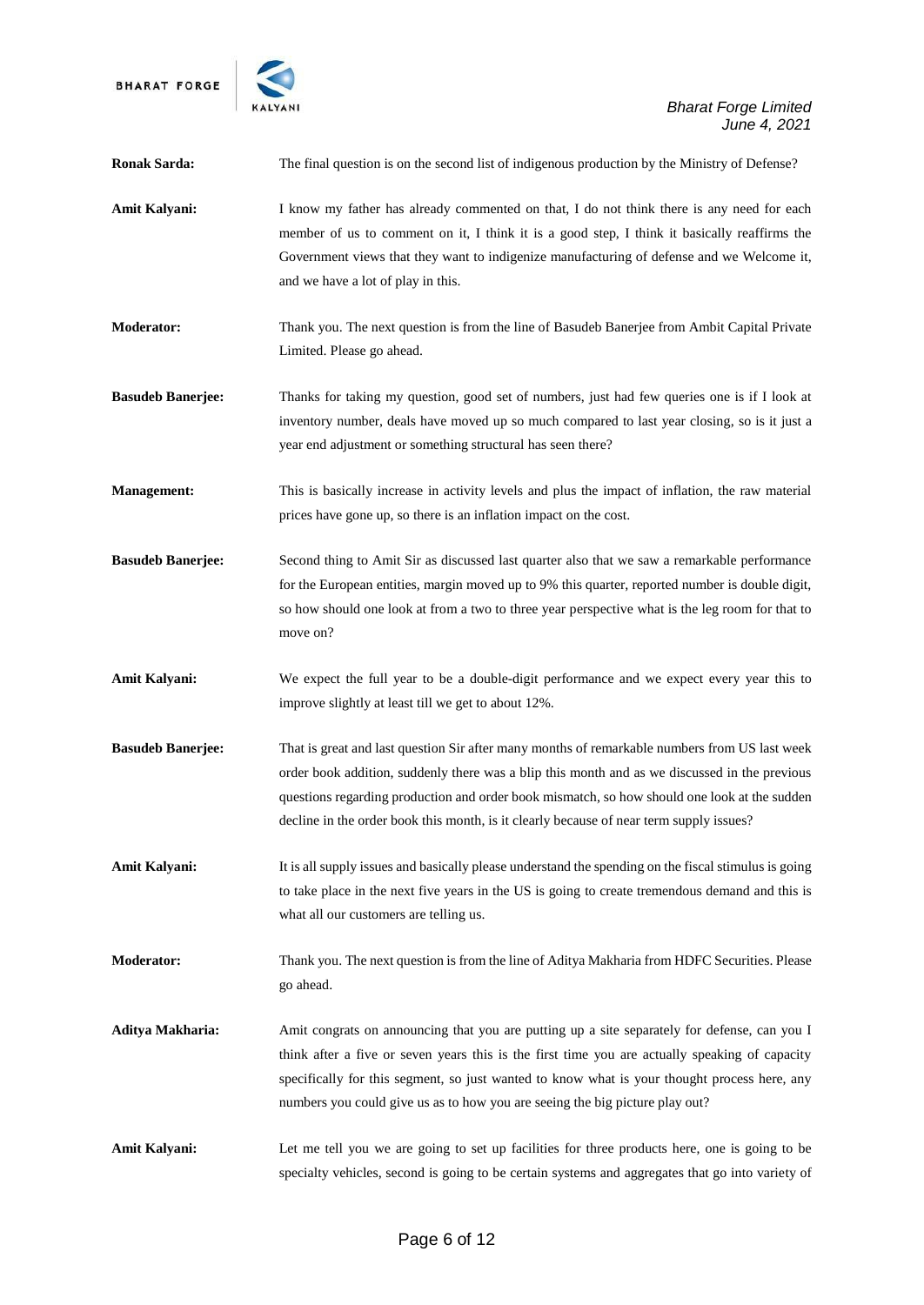

our products, and the third will be our assembly plant and testing facility for both vehicle and other systems and aggregates that go into vehicles driveline including our artillery guns etc. Basically, we are developing a whole new family of vehicles and platforms and this we see opportunity at a global level.

**Aditya Makharia:** Okay, anything on the India side because we…?

Amit Kalyani: We have already received an order for one of the platforms for India, we are working on two other platforms for India, so we see tremendous opportunities going forward.

**Aditya Makharia:** Second thing is on the US Class-8 trucks, do you think the sales number could be three lakh units in the next maybe one to two years in the US I think currently we had about 185-190 is what we ended last year?

Amit Kalyani: Honestly, I do not see any reason why it should not get to those kind of numbers, I do not want to give an exact figure because with regard to issues of supply chain and all that, we do not know what the current situation is but honestly speaking I think what is the projection that we get from our customers right now is currently the outlook for the US is I would say 2020 is 210, '20-21 will be very close to 300 and probably the year after that would even be higher.

**Aditya Makharia:** Just one last bookkeeping question, what are oil and gas revenues for this year, FY '21 I think we peaked at 1000 crores earlier?

**Amit Kalyani:** Yeah, FY '21 was nowhere near that, FY '21 was something like 136 crores, it was peanuts.

**Moderator:** Thank you. The next question is from the line of Raghunandan S. from Emkay Global. Please go ahead.

**Raghunandan S.:** Thank you Sir for the opportunity, congratulations on great set of numbers, couple of questions from my end, firstly realization has gone up 15% QOQ and 8% YOY to 232 per kg, what has supported this rise, and do you expect it to sustain?

**Amit Kalyani:** What you should do is please understand that there is a steel price increase, which is seen in both top line and in raw material, so if you net that off that is the number you should use for finding out the actual realization and there is of course more machine product also going up now and we are seeing some amount of high value products also starting, our aerospace business is also picking up.

**Raghunandan S.:** Sir my second question was on ATAGS guns, maybe your reports indicate that DRDO testing is in June, given the progress do you expect…

**Amit Kalyani:** They are not testing it, it is the army, the user who is testing.

**Raghunandan S.:** So do you expect the progress on these projects and how do you see when if result in orders?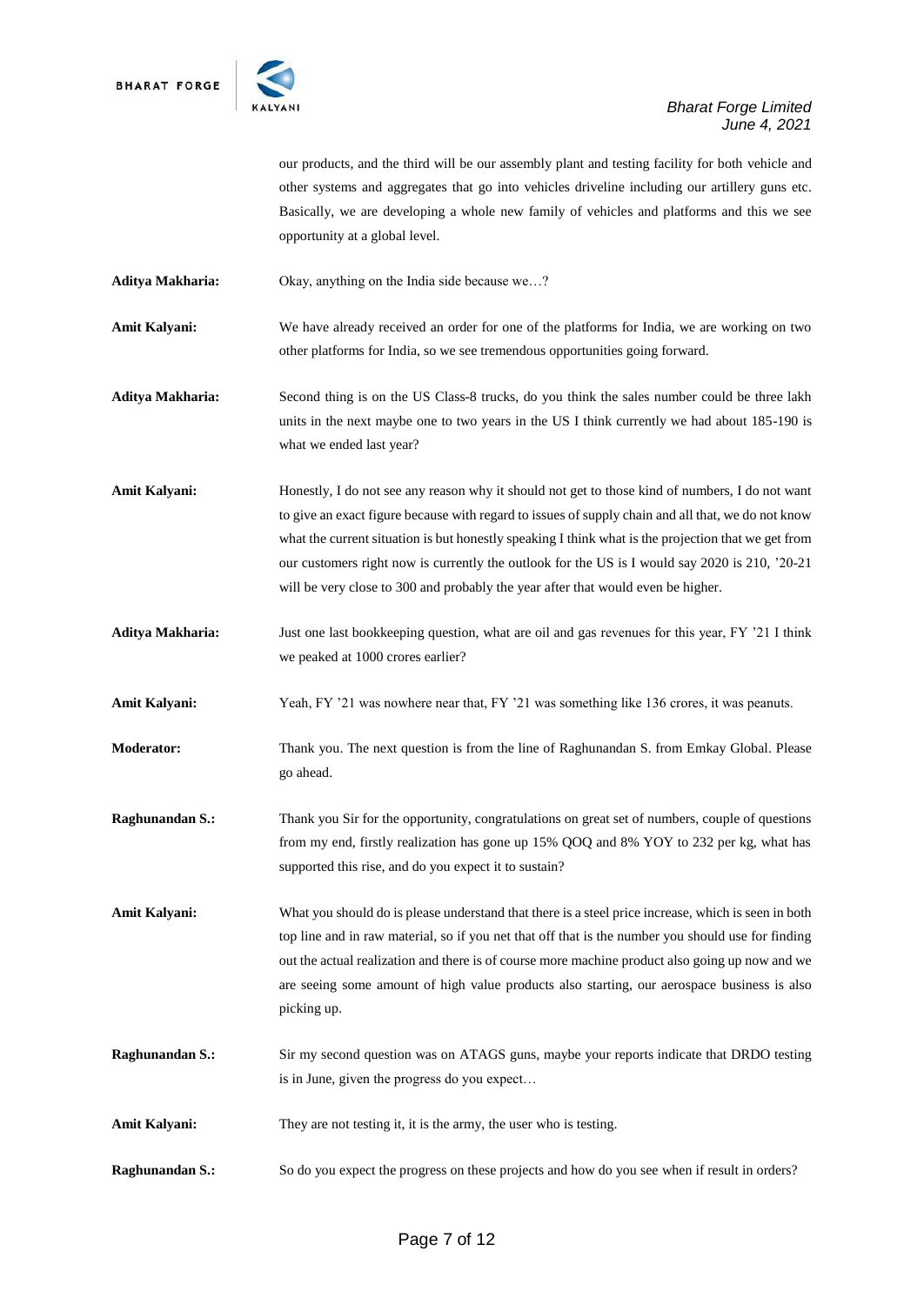

| Amit Kalyani:          | As I have said earlier everything is we are almost at the point where we can now, we are ready,<br>our product is ready. I would also like to say that our facilities to manufacture are lined up, we<br>can manufacture four guns a month right now, in two months we can go to six, by the end of the<br>year we can go to 12 guns a month. I do not think anybody else in the world can say that they<br>make a 150 guns a year and now that we have the Sanghvi Forge facility, even the forging will<br>not be a bottleneck, because we can move our other forging there and focus only on guns here<br>or do it in both places, so that is not an issue, so we have almost unlimited capacity of making<br>guns now. |
|------------------------|----------------------------------------------------------------------------------------------------------------------------------------------------------------------------------------------------------------------------------------------------------------------------------------------------------------------------------------------------------------------------------------------------------------------------------------------------------------------------------------------------------------------------------------------------------------------------------------------------------------------------------------------------------------------------------------------------------------------------|
| <b>Raghunandan S.:</b> | Thank you Sir, wishing you all the best there. On CAPEX and investments, what is expected for<br>FY '22 and also the FY '21 investments, can you share the breakup?                                                                                                                                                                                                                                                                                                                                                                                                                                                                                                                                                        |
| Amit Kalyani:          | FY '22 our total spend will be roughly in the region of 300 crores and next year we are looking<br>at roughly about 250 crores and this is all organic CAPEX including investments in our US<br>subsidiary and anything else.                                                                                                                                                                                                                                                                                                                                                                                                                                                                                              |
| <b>Moderator:</b>      | Thank you. The next question is from the line of Pramod Amthe from InCred Capital. Please go<br>ahead.                                                                                                                                                                                                                                                                                                                                                                                                                                                                                                                                                                                                                     |
| <b>Pramod Amthe:</b>   | This is with regard to the Kalyani strategic partner entity, we had intentionally kept it out holding<br>49%, what is the logic to bring it completely inside considering the defense contract means a lot<br>of confidentiality?                                                                                                                                                                                                                                                                                                                                                                                                                                                                                          |
| Amit Kalyani:          | Honestly, the main reason is we need to meet the eligibility criteria. A lot of the programs now<br>have net worth and eligibility criteria and we do not want to miss out and if we have to partner<br>with Bharat Forge to meet those criteria might as well have it in Bharat Forge.                                                                                                                                                                                                                                                                                                                                                                                                                                    |
| <b>Pramod Amthe:</b>   | Does that also raise your capital requirements to be put in there and what is the outlook?                                                                                                                                                                                                                                                                                                                                                                                                                                                                                                                                                                                                                                 |
| <b>Amit Kalyani:</b>   | No, we have very minimal capital requirement there and more or less that business will sustain<br>its own capital, we will need to put in maybe 50 to 100 crores at one time over a period of two<br>years, but that is about it.                                                                                                                                                                                                                                                                                                                                                                                                                                                                                          |
| <b>Pramod Amthe:</b>   | Second question is you are looking for one of the largest acquisitions if I have to look back in<br>your history, so in that sense if I have to look at next three to five years outlook, we have already<br>done one BIFL acquisition, so what is the outlook in terms of CAPEX and all the group turnover<br>in the next three to five years because I have never seen you guys going so aggressive on<br>expansion mode, so can you give some thought process?                                                                                                                                                                                                                                                          |
| Amit Kalyani:          | We will give you more insight on that in August, but clearly the idea is to accelerate our growth,<br>and we are sitting on a lot of cash, it is not generating any returns for us, so it is time to put that<br>money to work and grow and grow fast.                                                                                                                                                                                                                                                                                                                                                                                                                                                                     |
| <b>Pramod Amthe:</b>   | Last one, any update on the Nellore plant in terms of commercialization?                                                                                                                                                                                                                                                                                                                                                                                                                                                                                                                                                                                                                                                   |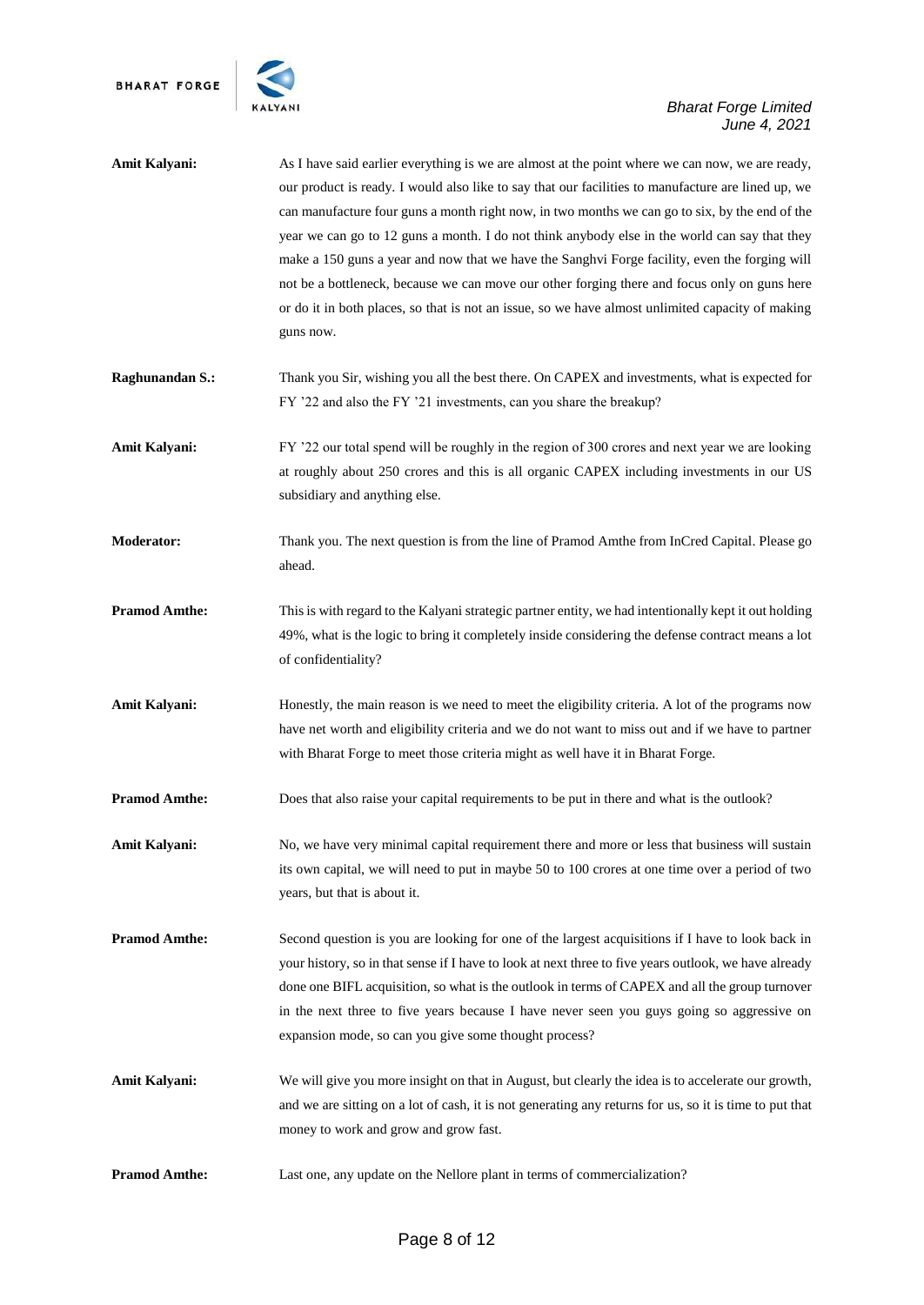

- **Amit Kalyani:** Yeah, so Nellore plant has started production, we have received orders and whatever capacity we have put in place in three years is fully sold out, third year will be fully sold out. We had in fact a lot more demand now and we have to get in a strategy for what is the next expansion we need to do, and it is not just casting, but it is combination of casting and other aluminum products which will help us provide solutions to our customers and that is also some of the work, Pramod, that our light weighting, our engineering center in US is doing, it is providing solutions.
- **Moderator:** Thank you. The next question is from the line of Amyn Pirani from CLSA. Please go ahead.
- **Amyn Pirani:** Thanks for the opportunity, my first question was actually on the Sanghvi forging acquisition, now we know that the facility there and the capacities are of high quality, but the company was never able to generate enough EBITDA or cash flow, so was it just a function of lower revenues or are there any changes that you are likely to make and to align them to your kind of EBITDA margin levels?
- **Amit Kalyani:** What has happened was by the time they set it up, the market had also gone down and then they got it to a spiral of issues, you had high debt, high cost of interest, no working capital, it is a typical debt trap that they got in to, but we have a very robust plan and we will present that to you at the end of the year, first take control of that company, every promoter does not like losing their business, so they are going through their own processes.
- **Amyn Pirani:** One slightly longer term question and maybe you will have more details later, but most of your global truck OEM customers have been recently giving end-of-the-decade electrification target, now I understand that you are not just doing engine components, you are doing lots else with them, but at the same time you may lose some revenues, but you will do something else on the e-mobility side, so how should we think about the next five to seven years and what are the new things that we could be doing with them as you may lose over the next five to seven years from engine component kind of revenue?
- **Amit Kalyani:** We have plans that we expect a gradual decline in ICE related products, and we have a mitigation plan of how to A consolidate a position there and then grow our business in other areas.
- **Amyn Pirani:** Okay, and that would involve having some components for the newer E or whatever, either hydrogen or EV products that is in a some of this?
- **Amit Kalyani:** We have a lot of products that go into EV and in fact we are growing our business in EV, and we will give you all roadmap probably at the end of the year.
- **Moderator:** Thank you. The next question is from the line of Vimal Gohil from Union Asset Management. Please go ahead.
- **Vimal Gohil:** Sir, thank you for the opportunity, very encouraging to see that you are focusing your return on capital at +20%, just wanted to understand are we really targeting some balance sheet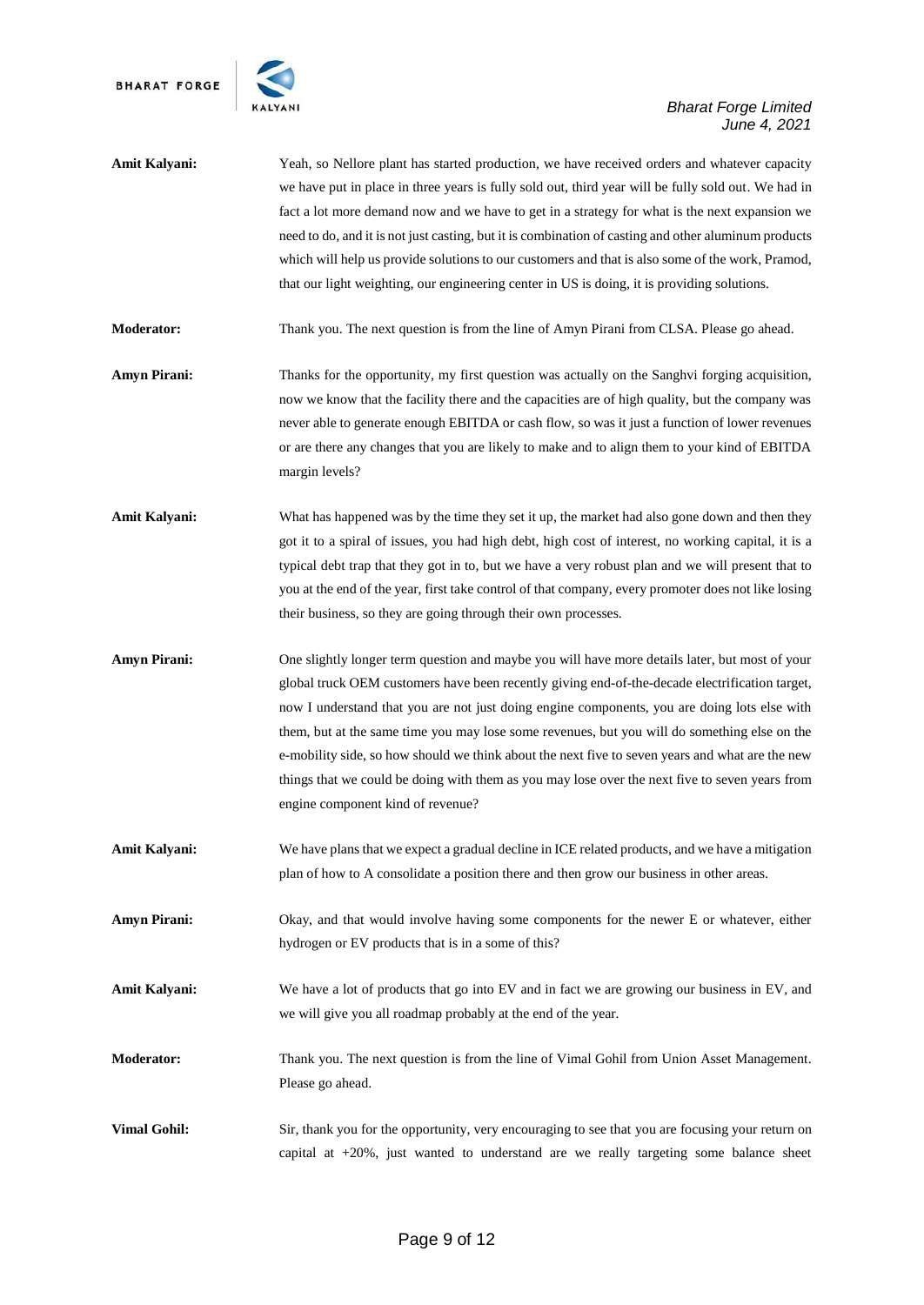

efficiencies or are we going to sort of look at improving margins and revenue growth, so what are we really focusing on, or will it be a mixture, so just wanted to get some sense on that?

**Management:** Sorry, can you just repeat the question, the line was not very clear.

**Vimal Gohil:** I wanted to understand your construct for your ROCE improvement, return on capital improvement to 20%, is it going to be more of working capital improvement and CAPEX efficiency or is it going to be more margins improvement and led by a revenue growth improvement?

- **Management:** I think it is a going to be a combination of revenue growth that is clearly the first thing, 33:06.6 like Amit explained this is something which we are doing constantly and now you are seeing the results not only in India but across the European subsidiaries also, so the scale is there, the margins are there, and yes we are now recalibrating some of our working capital to see how much we can squeeze out from the system, so I think this is it. The last one CAPEX again is going to be fairly limited, lot of our CAPEX is already over in many ways, Sanghvi some of these assets we are acquiring at very low cost, so my asset turns in these kind of investments is going to be more like three and four, so that is how we are going to improve the ROCE.
- **Moderator:** Thank you. The next question is from the line of Kunal Gupta from L&T Mutual Fund. Please go ahead.
- **Kunal Gupta:** Thanks for taking my question and congrats on a good set of numbers, Amit could you tell us in addition to the land, what sort of investment would we require for setting up this defense facility?
- **Management:** I think this is something again we are working on. The advantage with Khed in fact it is also fairly close to our existing facility in Mundhwa, Mundhwa we have no land available, but we have a lot of CAPEX already installed here, so the plan we are working is that we will use a combination of the existing facility here as well as minimal CAPEX at Khed to optimize the requirement, this is something which we will come back.
- Amit Kalyani: We are setting up interim facilities and we have smaller facilities which are already doing these products in either Mundhwa or at a rented facility where we are doing for the emergency procurement. Large part of the equipment is already there what is needed, it will just be moved from there to a new facility at a larger scale and with slightly more manpower so that we can have a more streamlined scaled up production facility and the CAPEX for that is very low.
- **Kunal Gupta:** Just in terms of what is the outlook on the oil and gas side that how you are seeing, you mentioned that there is a revival?
- **Amit Kalyani:** Right now, strong demand.
- **Kunal Gupta:** Okay, but could you sort of quantify that, could we get back to 50% of peak or where do you see the?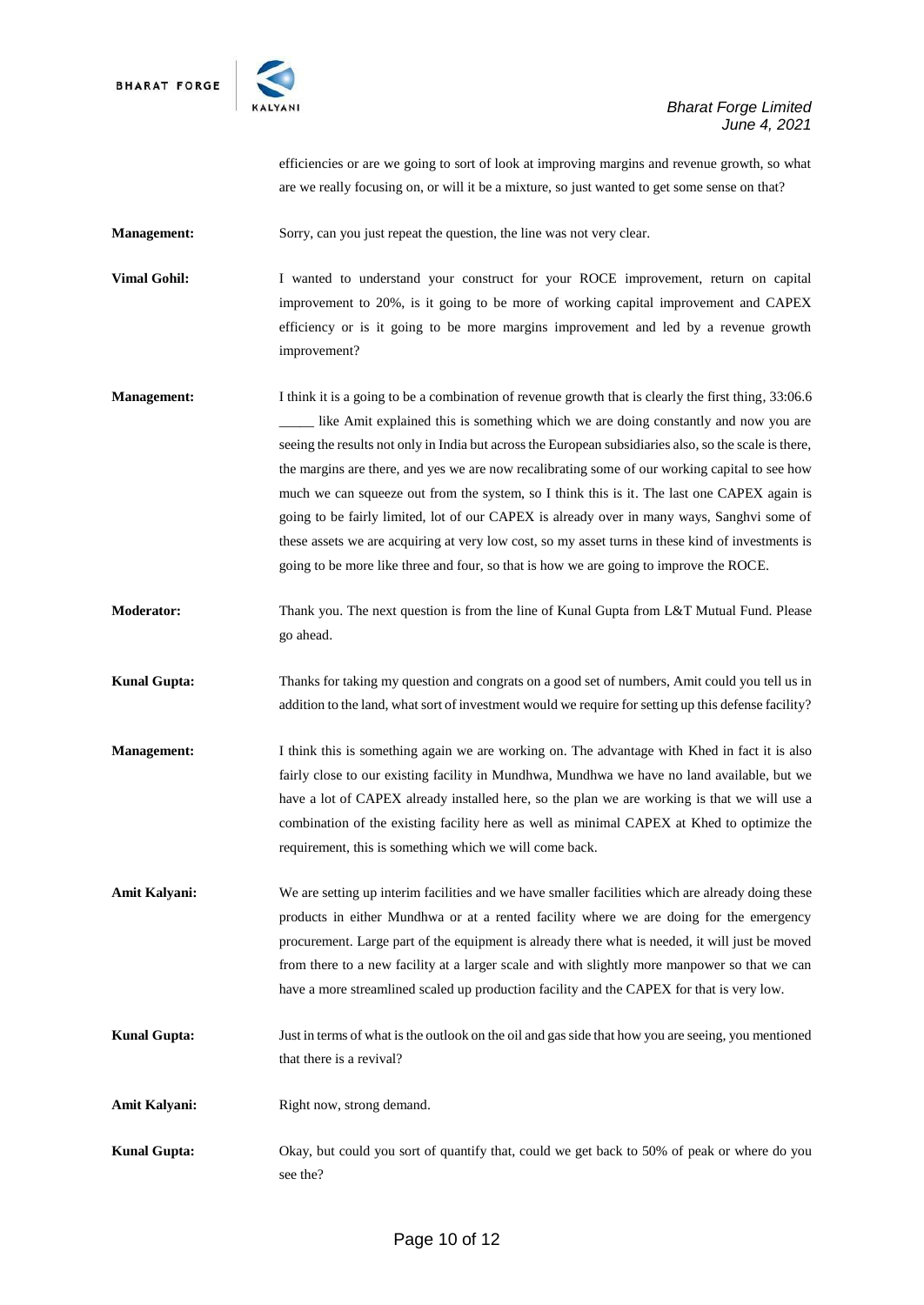

*Bharat Forge Limited June 4, 2021*

| Amit Kalyani:        | I think to get to 50% of peak is a fair number.                                                                                                                                                                                                                                                                                                                 |
|----------------------|-----------------------------------------------------------------------------------------------------------------------------------------------------------------------------------------------------------------------------------------------------------------------------------------------------------------------------------------------------------------|
| <b>Kunal Gupta:</b>  | Just lastly on the India truck side, I mean like we did see a sharp slowdown for the OEMs even<br>in the month of April, so it does seem there was some amount of channel inventory issues as<br>well, so how do you see the outlook for India trucks for this year?                                                                                            |
| Amit Kalyani:        | Very questionable, I expect second half to be very strong, first half to be quite weak and from<br>second quarter, it should start picking up.                                                                                                                                                                                                                  |
| <b>Moderator:</b>    | Thank you. The next question is from the line of Nishant Vass from ICICI Securities. Please go<br>ahead.                                                                                                                                                                                                                                                        |
| <b>Nishant Vass:</b> | Thank you for the opportunity and congratulations for a good results, just a small clarification,<br>Amit first on your CAPEX you mentioned about CAPEX number you included the Khed<br>investment right, is that correct?                                                                                                                                      |
| <b>Amit Kalyani:</b> | Khed will happen over a three-year period, it is not going to happen in one year.                                                                                                                                                                                                                                                                               |
| <b>Nishant Vass:</b> | Will you be expensing anything out this year?                                                                                                                                                                                                                                                                                                                   |
| <b>Amit Kalyani:</b> | It is included.                                                                                                                                                                                                                                                                                                                                                 |
| <b>Nishant Vass:</b> | Second, can you share the 4Q number for oil and gas because if I remember last quarter you<br>mentioned 10 million US as your revenue for oil and gas?                                                                                                                                                                                                          |
| <b>Amit Kalyani:</b> | I cannot understand what you are saying.                                                                                                                                                                                                                                                                                                                        |
| <b>Nishant Vass:</b> | I am saying all India's revenue for exports last quarter you had mentioned was around US \$ 10<br>million, can you share what was it 4Q?                                                                                                                                                                                                                        |
| <b>Amit Kalyani:</b> | This quarter it is a little higher about 40% higher than that.                                                                                                                                                                                                                                                                                                  |
| <b>Nishant Vass:</b> | Sir, my last question is on in the domestic industrial business could you shed some light on                                                                                                                                                                                                                                                                    |
| <b>Amit Kalyani:</b> | Last quarter the oil and gas was almost 0, that is Q3 it was almost 0, Q4 it is like 5 to 6 million.                                                                                                                                                                                                                                                            |
| <b>Nishant Vass:</b> | Thanks for that clarification.                                                                                                                                                                                                                                                                                                                                  |
| Moderator:           | Thank you. The next question is from the line of Mukesh Saraf from Spark Capital. Please go<br>ahead.                                                                                                                                                                                                                                                           |
| <b>Mukesh Saraf:</b> | Good Afternoon, thank you for the opportunity, so first thing is beginning of this year you had<br>kind of elaborated on a cost cutting plan that you had which is like structuring reduction in some<br>of your costs and you said that by this year-end we will be kind of done with it, so are we entirely<br>done with that initiative that we had planned? |